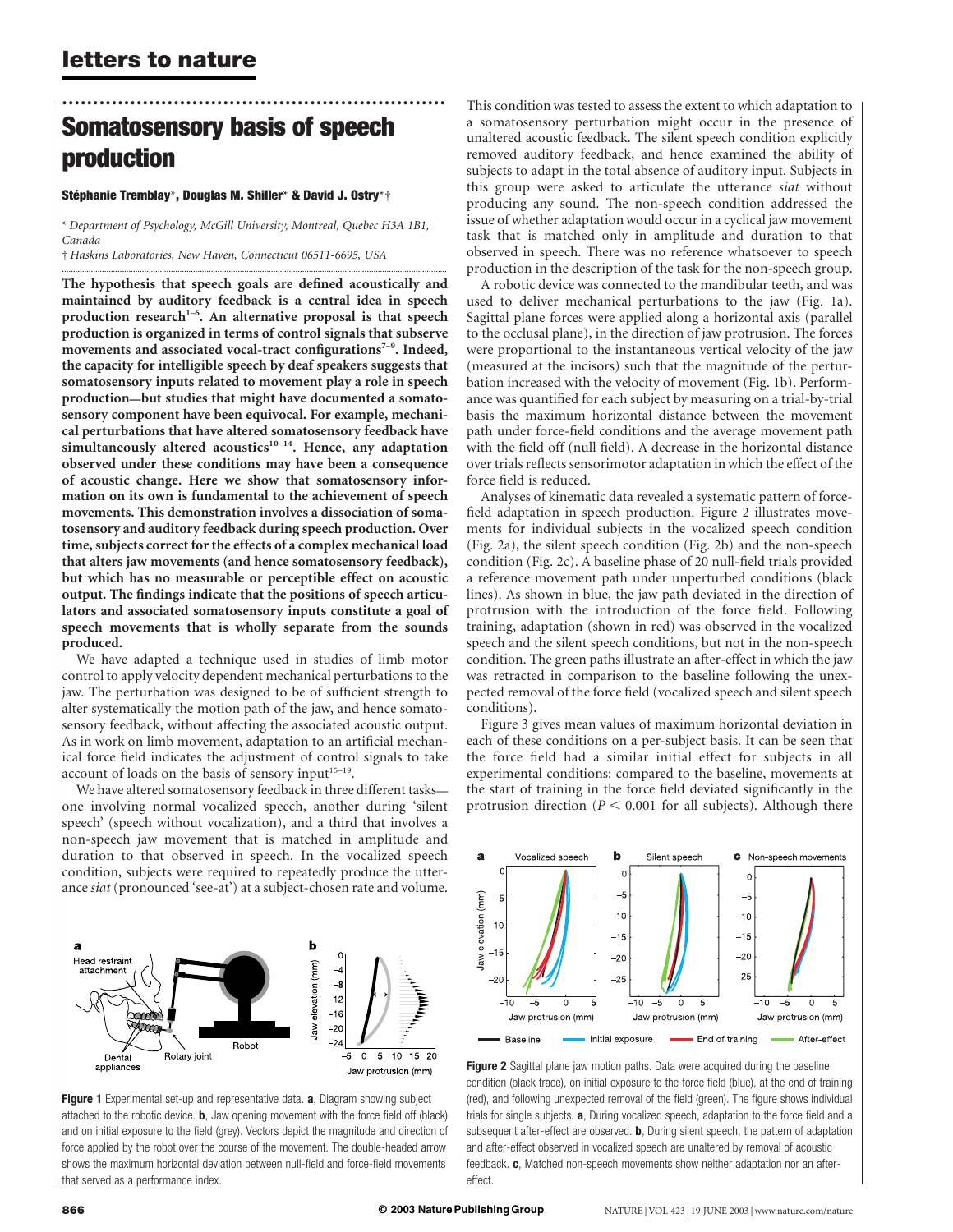were individual differences in the initial deviation caused by the field, there was no overall difference in the magnitude of the perturbation between the groups ( $P > 0.05$ ). Somatosensory feedback was thus initially altered in a comparable way in each of the conditions tested. At the end of training (shown in red), adaptation was observed as indicated by a significant reduction in deviation from baseline for all but two subjects (S7 and S8) in the vocalized speech group ( $P < 0.01$ ), and for all subjects in the silent speech group  $(P < 0.001)$  (Fig. 3a, b). In contrast, adaptation was not observed in the non-speech group: for two subjects, movements at the end of training did not differ reliably from those at the beginning  $(P > 0.05)$ , for the other two subjects there was an increase in the deviation (Fig. 3c, left side). A motion-dependent after-effect (shown in green) following the unexpected removal of the force field illustrates that adjustments to offset the effects of the force field were generally as large in magnitude as the initial deviation for the vocalized speech and the silent speech groups (Fig. 3a, b). None of the four subjects in the non-speech condition showed an after-effect in the direction of retraction relative to baseline (Fig. 3c).

Two subjects in the non-speech group were tested over an extended period of time to see whether the absence of adaptation in that condition arose simply as a consequence of limited practice. Both were tested under force-field conditions for four days in a row (2,100 trials in total for each subject). The right side of Fig. 3c shows results of the final day of training, labelled 2B and 3B. Neither of the



Figure 3 Jaw position during force-field adaptation shown on a per-subject basis. Average values of maximum horizontal deviation are presented for initial exposure to the force field (blue), at the end of the training (red), and following the unexpected removal of the field (green). Connecting lines are provided for visualization purposes only, and do not imply correlations across subjects. **a**, In vocalized speech, six out of eight subjects showed adaptation (reduction of deviation and an after-effect). **b**, All subjects in the silent speech condition showed adaptation. c, None of the subjects in the cyclical non-speech condition showed either a reduction in deviation or an after-effect (S1–S4). S2 and S3 were tested for an extended period of time and showed no adaptation (2B and 3B). d, Subjects in the discrete non-speech condition showed a pattern similar to those in the cyclical non-speech condition.

subjects showed an adaptation or an after-effect. This indicates that matching jaw movements on duration and amplitude alone is insufficient for the achievement of the adaptation observed in the speech groups.

As a further control, we tested a variant of the non-speech condition in which subjects were required to produce discrete jaw lowering movements from an initial position with the mouth closed to a remembered target location. We reasoned that discrete jaw lowering movements might have absolute spatial goals more comparable to those observed in speech. The opening movements were equal in amplitude and duration to the opening movements in the vocalized speech condition. Subjects were instructed to briefly hold the target position and then to return slowly to the starting position. Subjects were trained in the same force field as in the previous conditions. A pattern similar to that observed in cyclical non-speech movements was obtained (Fig. 3d). For all subjects, initial exposure to the force field resulted in a reliable deviation from baseline conditions ( $P < 0.01$ ). Training did not produce a reduction in the deviation ( $P > 0.05$ ). The sudden removal of the force field did not result in an after-effect comparable to that observed in Fig. 3a, b  $(P > 0.05)$ .

To verify that the perturbations produced by the force field did not systematically alter the speech acoustics, the first and second formant frequencies were examined during the transition between  $i$ and a in the test utterance siat. Figure 4a gives an example of the acoustic spectrogram for a single utterance. The spectrogram depicts F1 and F2 frequencies during the voiced portion of the utterance. The white rectangle highlights the transition between vowels. Figure 4b shows transitions in formant frequencies between vowels (time-normalized) at different phases of the experiment for a single subject. It may be seen that the formant frequency transitions were similar throughout the experiment. Statistical tests were carried out across subjects in order to compare the acoustic signals in the baseline, the first and the last 20% of training, and in the final null-field trials in which the load to the jaw had been unexpectedly removed. Differences in average F1 and F2 frequency were assessed at the midpoint of the vowel transition as well as at its start and end



Figure 4 Acoustic data. a, Spectrogram of the acoustic signal during a single repetition of the utterance siat. The dark bands show the frequency composition of acoustical energy. F1 and F2 formant tracks are indicated by yellow lines. The white rectangle indicates the region of acoustical transition between vowels  $i$  and  $a$ . **b**, First and second formant frequencies during the transition from *i* to a: baseline (black), initial exposure (blue), end of training (red), and following unexpected removal of the field (green). Formant frequency trajectories for a single subject are shown. The curves give average values for individual blocks. c, No systematic acoustic effect is observed when F1 and F2 frequencies are examined on a per-subject basis.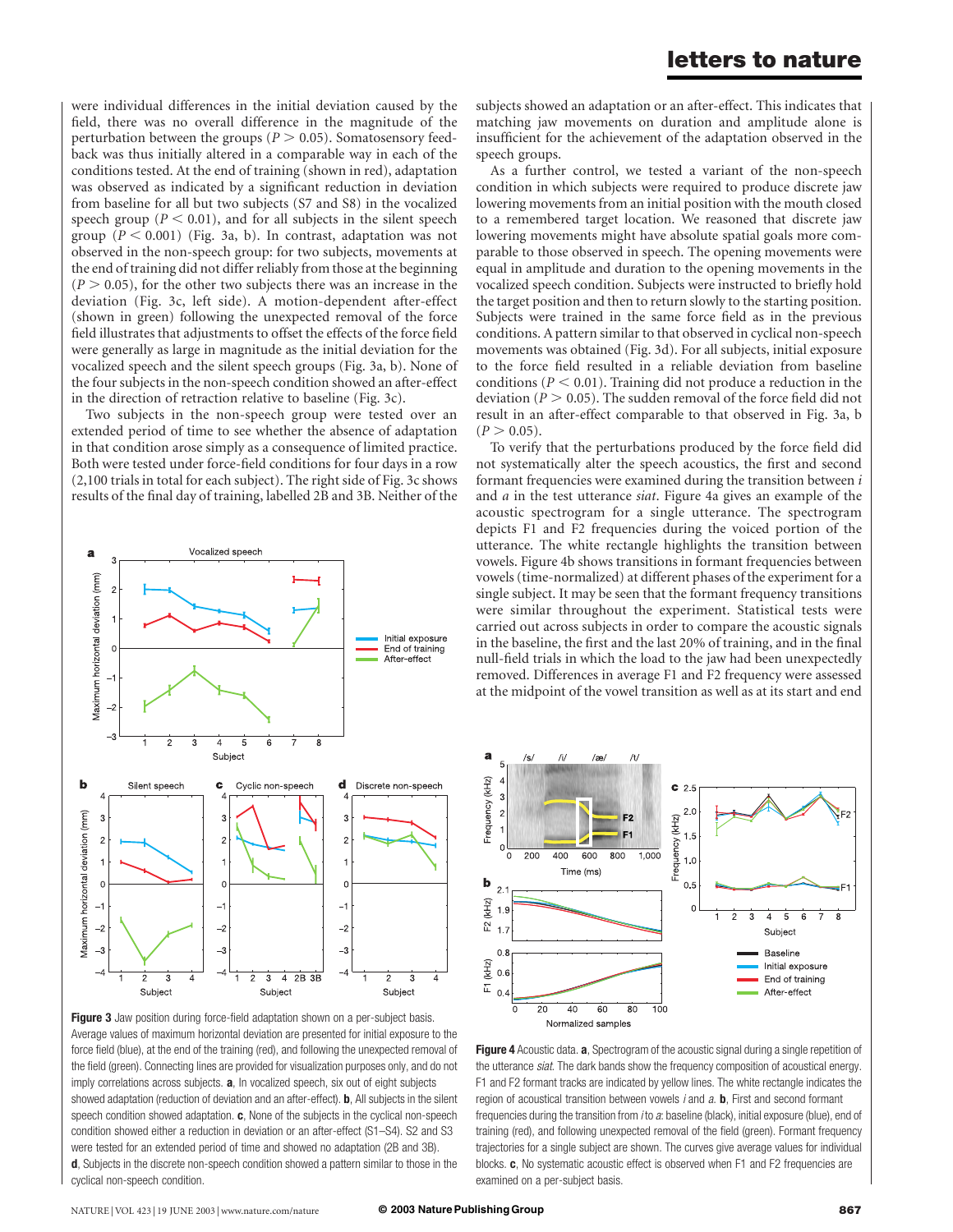## letters to nature

(25% of the peak velocity of the transition). These points were chosen to ensure that the velocity of the vertical movement was sufficiently high to induce a significant mechanical perturbation due to the field. No significant difference was found between the four phases of the experiment at the three measurement points in F1  $(P > 0.05)$  or in F2 ( $P > 0.05$ ). Thus, the perturbation did not measurably alter the acoustic signals.

Figure 4c shows the pattern of acoustic effects for each subject separately. The individual data points give the formant frequencies at the peak velocity of the transition between vowels. It may be seen that there is no systematic pattern of acoustic changes associated with the force field. Significant differences in formant frequencies between the four phases of the experiment were observed in a small number of subjects (subject 6 for F1 frequency, and subjects 6 and 8 for F2,  $P < 0.01$ ). In all but one case (F2 frequency for subject 8), values for baseline and initial exposure to the force field were comparable. An examination of formant frequencies on a persubject basis was also undertaken at the start and end of the acoustic transition between vowels. As in the case of the peak velocity measure, no systematic acoustic effect was observed.

An additional acoustic analysis was carried out to examine the possibility of an acoustic effect on the very first trial in which the force field was applied. No difference was observed in F1 frequency  $(P > 0.05)$  or in F2 frequency  $(P > 0.05)$  between the first forcefield trial and the remaining three experimental phases (baseline, end of training and after effect). These results further support the idea that the mechanical perturbation created by the force field was not large enough to alter measurably the acoustic signals.

Possible perceptible differences in the acoustics due to the presence of the force field were assessed using a perceptual discrimination task adapted from ref. 20. The results of these perceptual tests showed no ability of listeners to distinguish utterances produced in the force-field condition from those in the baseline condition. The average proportion of correct identification of utterances produced in the force-field condition was 0.54 (99% confidence interval, CI,  $\pm 0.064$ ). These tests were repeated by having the subjects of the vocalized speech condition make perceptual discrimination judgments on their own utterances. For these subjects, the average proportion correct was 0.49 (99% CI  $\pm$  0.063). There was thus no perceptible auditory cue that would distinguish utterances produced in force-field and null-field conditions.

In summary, we have examined the role of somatosensory information in speech production by applying velocity-dependent mechanical loads to the jaw that altered the movement path, and hence somatosensory feedback, without affecting the speech acoustics. We found that when speech acoustics were unaltered, or even absent altogether, subjects nevertheless adapted to the perturbation such that the motion path of the jaw approached that observed in the absence of load. The observation that adaptation in jaw movements occurs when speech acoustics are unaltered by the perturbation indicates that somatosensory information on its own is a principal component of the speech target. Changes to somatosensory input result in modifications to speech movements that restore the normal path of the jaw even when the acoustic goal is achieved. The similarity of movements following adaptation to those observed in the absence of load suggests that a precise pattern of somatosensory feedback related to the entire course of the movement is used to update the control signals underlying jaw motion in speech. Moreover, the non-speech conditions demonstrate that adaptation is not an inevitable consequence of training in a force field, that is, it is neither due to reflexes nor a consequence of the active force-generating properties of jaw muscles. Our findings indicate that in speech, a somatosensory goal is pursued independent of the acoustics.  $\Box$ 

### Methods

### Experimental procedures

Mechanical perturbations were delivered to the jaw using a robotic device (Phantom 1.0, Sensable Technologies). The coupling between the robot and the jaw involved (1) an acrylic and metal dental appliance that was glued to the buccal surface of the teeth, and (2) a magnesium and titanium rotary connector that permitted motion of the jaw in all six translational and rotational degrees of freedom. The head was immobilized by connecting a second dental appliance, which was attached to the maxillary teeth, to a rigid metal frame that consisted of two articulated metal arms, one on each side of the head, that were locked in place during data collection.

The force vector, f, produced by the robot depended on the velocity vector of the jaw at the incisors, v, according to the following linear equation:  $\mathbf{f} = B \cdot |\mathbf{v}|$ , where *B* is a constant matrix representing viscosity in N s  $m^{-1}$ . Specifically, we used a force field defined by:

$$
B = \begin{bmatrix} B_{xx} & B_{xy} \\ B_{yx} & B_{yy} \end{bmatrix} = \begin{bmatrix} 0 & 20 \\ 0 & 0 \end{bmatrix}
$$

where  $B_{xx}$  represents force in the horizontal direction in proportion to horizontal velocity, and  $B_{xy}$  represents horizontal force in proportion to vertical velocity. Peak forces ranged from 4 to 5 N.

Twenty subjects were divided into two groups, a voicing group (8 subjects) and a nonvoicing group (12 subjects). The non-voicing group was further separated into three conditions: a silent speech condition (4 subjects), a non-speech cyclical movement condition (4 subjects), and a non-speech discrete movement condition (4 subjects). Subjects in all conditions were instructed to keep movement amplitude and duration constant. The experimenter monitored a real-time display of movement parameters, and provided verbal feedback when amplitude or duration deviated from their initial values by more than  $\sim$ 20%. Subjects in the voicing group were also instructed to keep volume constant by monitoring values on a sound pressure level meter.

The experiment began with a familiarization phase with the field off (null field), in which subjects produced 30 repetitions (trials) of the utterance siat or the non-speech movement that was to be subsequently tested in the experiment. A baseline phase of 20 further null-field trials provided a reference movement path under unperturbed conditions. This was followed by a field-on training phase of 525 trials, after which the force field was unexpectedly removed and 30 further trials were collected. These final trials under null-field conditions assessed the possible presence of movement after-effects. Data analyses focused on jaw lowering alone, as this phase of movement was associated with potential acoustic effects in the vowel-to-vowel transition  $(i-a)$  due to the perturbation.

Subject performance was quantified by measuring maximum horizontal distance between perturbed movements and the average baseline path. The analyses were repeated using the horizontal distance between the perturbed movement at maximum lowering velocity and the baseline. The two yielded similar results. Statistical analyses using analysis of variance (ANOVA) were conducted for each subject separately. The analyses compared the maximum deviation from baseline movements in the first 20% of the training trials, the last 20% of the training trials, and the null-field trials following training (after-effect). Pair-wise comparisons of means were carried out using Tukey's method, where appropriate.

#### Acoustical analyses

The acoustic signal associated with the production of utterances in the vocalized speech condition was analogue low-pass-filtered at 10 kHz and sampled at 22.5 kHz. Acoustic formant tracking was carried out on the transition between the vowels  $i$  and  $a$ . For the purpose of subsequent analyses, values for the first and second formants (F1 and F2, respectively) were taken at 25% of the peak velocity of each formant transition (at the beginning and the end of the transition) and also at the point of peak velocity. Note that the acoustics associated with the vowel-to-vowel transitions were of particular interest as the force field depended on movement velocity and hence would have had the greatest effect during the transition between vowels. Statistical tests of potential acoustic effects due to the force field were conducted on a per-subject basis for the first and second formant frequencies separately using ANOVA.

#### Perceptual task

Six listeners were presented with randomly selected individual utterances recorded from null-field and initial force-field trials. Each test sequence comprised four utterances. The sequences were either of the form AABA or ABAA, where A represents an utterance randomly chosen from null-field trials in the baseline condition and B is an utterance randomly selected from initial force-field trials. The listeners were told that they would hear utterances that were recorded in two different conditions, and were required to indicate whether the second or the third differed from the other three. Listeners were presented with three blocks of 50 such sequences. Each block contained utterances selected from a single speaker.

The test was repeated using four subjects in the vocalized speech condition who were required to make perceptual judgments on their own utterances. In this case, two blocks of 50 sequences composed entirely of the listeners' own productions were used as stimuli. All other aspects of the procedure were identical to those described above.

Received 24 March; accepted 10 April 2003; doi:10.1038/nature01710.

- planning of speech movements. Psychol. Rev. 105, 611–633 (1998).
- 2. Guenther, F. H. et al. Articulatory tradeoffs reduce acoustic variability during American English /r/ production. J. Acoust. Soc. Am. 105, 2854–2865 (1999).

<sup>1.</sup> Guenther, F. H., Hampson, M. & Johnson, D. A theoretical investigation of reference frames for the